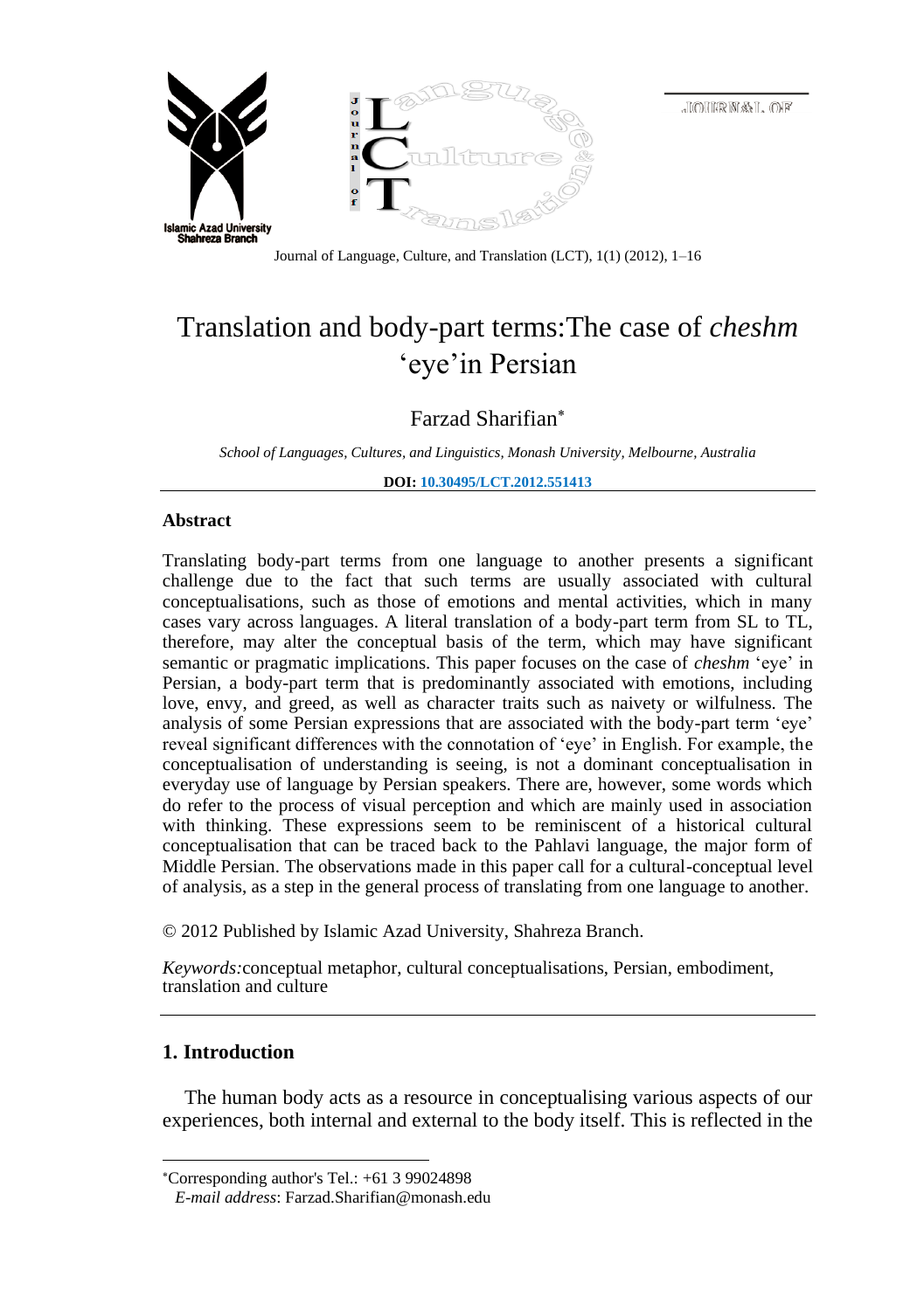use of body-part terms to talk about our feelings, thoughts, etc. For example, English expressions such as "you broke my heart", suggest a conceptualization of the heart as the seat of emotion. These expressions have often been described simply as figures of speech, but cognitive linguistics research has shown how the use of the body is fundamental to even our basic understanding of ourselves and our surroundings (e.g., Gibbs, 1999; Kövecses, 1999; 2000; Lakoff& Johnson, 1980). Recent research in Cultural Linguistics has revealed that these conceptualisations are far from universal. They may not only vary from one language to another but often have their roots in certain cultural models, including ethnomedical traditions (e.g. Maalej, 2004; Sharifian, et al, 2008; Yu, 2001, 2002, 2009a, 2009b). For example, while as mentioned above the heart is conceptualised as the seat of love in English, in Indonesian love is associated with hati 'the liver' (Siahaan, 2008). Siahaan traces back this conceptualisation to the ritual of animal sacrifice, and especially to 'liver divination', which was practiced in ancient Indonesia.

These observations have significant implications for translating body-part terms from one language to another. A literal translation of a body-part term from one language to another may entail an unintended conceptual, and therefore semantic, shift, if the two languages associate one body-part term with different conceptualisations. This paper elaborates on this theme by examining the conceptualisations that are associated with the body-part term cheshm 'eye' in Persian.

The analysis of a number of expressions that include this body-part term reflect conceptualisations such as that of eye as the seat of emotions. Yu (2004) observes that, in both English and Chinese, expressions that contain the bodyterm 'eye' reflect conceptualisations of perceptual organ for perception as well as thinking, understanding, and knowing is seeing. In Modern Persian, while there are a set of formal words that reflect the conceptualisation of thinking is seeing, the eye is most commonly conceptualised in relation to 'ill-judged' emotions and personality traits such as envy and greed. This paper elaborates on these themes by providing examples from the everyday use of Persian expressions that include this body part. Examples where 'eye' instantiates a Persian cultural model that attributes magical powers to this body part, are also provided.

First, we will begin by looking at some cases where the eye is, in fact, somehow associated with perception, which reflect the conceptual metonymy of perceptual organ for perception. 'To casually look for something' is described as chashm andâ<sup>1</sup>khtan 'to throw eye' as in the following example:

**(1)** *Yek cheshm andâkht-am, chizi peidâ na-kard-am<sup>2</sup>* One eye threw-me something find not-did-I<sup>3</sup>? 'I had a look (lit. I threw an eye), but couldn't find anything'

<sup>1-</sup>The symbol *â* stands for a low back unrounded vowel close to the sounds of *a* in the English word *father*.

<sup>2-</sup>I acknowledge here that there are dialectal differences in the use of the Persian expressions used in this paper, although the differences should be minimal.

<sup>3-</sup> The equivalents given under each word in the examples are just meant to serve as a semantic guide and are not to be taken as the exact morphosyntactic equivalents.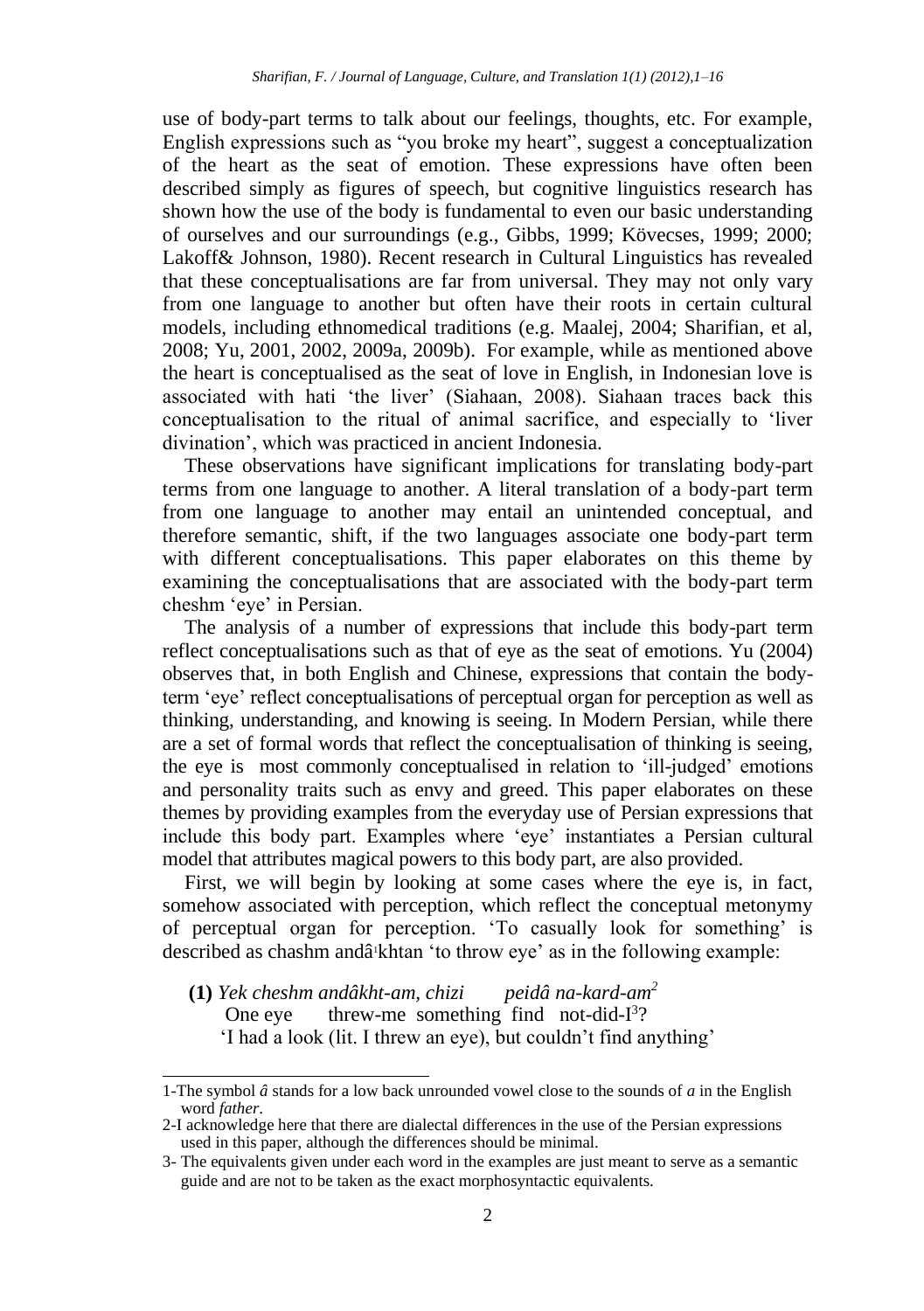The following examples also show this body part involved in the act of perception.

- **(2)** *cheshm az-ash bar.nadâr* Eye from-it don't.take 'Keep watching (lit. Don't take eye from) it closely'
- **(3)** *cheshm behesh dookhteh bood* Eye to.it sewn was '(he/she) was staring at (lit. had sewn eye to) it/he/she'
- **(4)** *ageh beh cheshm-et khord bekhar-esh* If to eye-yours hit buy-it 'If you happen to see it (lit. it hit your eye), buy it'
- **(5)** *ageh cheshm-am beh.esh biofteh, midun-am bâ.hâsh chikâr konam.* If eye-mine to.him/her fall/drop know-I with.him/her what do 'If I see him/her (lit. If my eye falls/drops to him/her), I know what to do with him/her'

It can be seen that in (2) the act of continuous, close watching is conceptualised as 'having an eye on something', terminating the act of watching is conceptualised as 'taking one's eye from it' while in (3) the act of staring at something is conceptualized as 'sewing an eye on it'. This has similarities with the English expressions 'keeping an eye on something' and 'taking one's eyes off something'. In sentence (4) 'coming across a 'thing' is conceptualised as 'one's eye hitting something' whereas in (5) coming across a person is understood as 'one's eye falling/drop onto someone'. This has things in common with Chinese where "seeing takes place when one's eye 'reaches' the target" (Yu, 2004: 666). It seems that there are similarities in conceptualisations of eye/perception across different languages and cultures. In the case of Persian and English, the reader is reminded that these two languages have a common proto-language, that is, Indo-European; so similarities may have historical roots. Nevertheless, where English extends the eye metaphor to 'accurate, unclouded or correctly judged' perception/thought, these expressions remain firmly located in the first level of literal seeing.

It should be added here that literary Persian includes another word for 'eye' which is *deedeh.* This word is used in many poems, exemplified in the following stanza from Bâbâ Tâher, an 11th century Persian poet and mystic:

- **(6)** *zeh dasteh deedeh o del hardo faryâd* From hand the.eye and the.heart both shout '~I am frustrated with both the eye and the heart'
- **(7)** *Harâncheh deedeh beenad del konad yâd* Whatever the.eye sees the.heart does remember 'Whatever the eye sees, the heart remembers/longs for'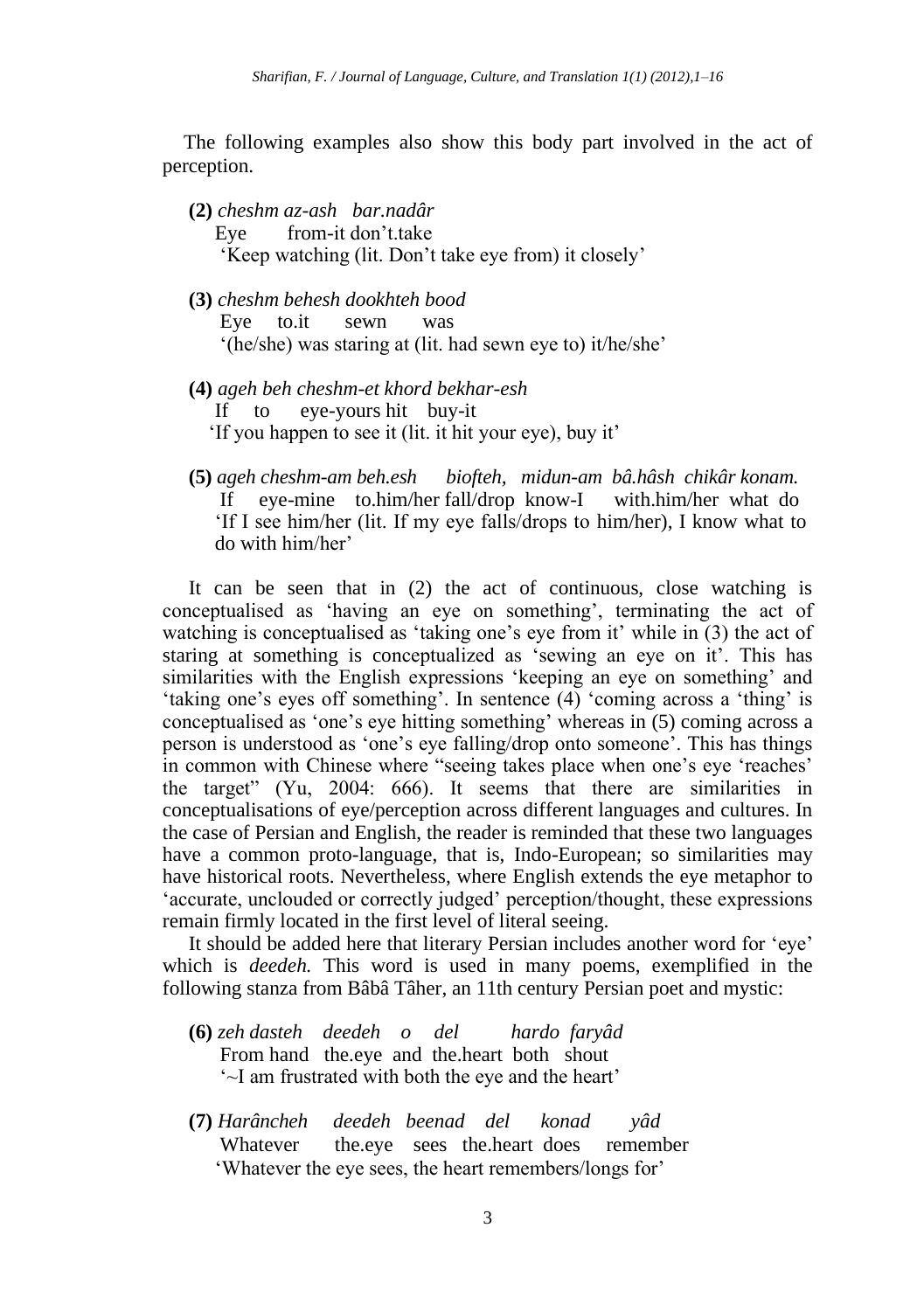The stem of the word *deedeh* is *deed*, which refers to eyesight and in fact the word for the act of perception in Modern Persian is *deedan*. In this case then the act of perception takes part in forming a word that refers to the perceptual organ (i.e. *deedeh*).

#### **2. Cheshm and conceptualizations of emotions in Persian**

The body-part *cheshm* is used very frequently in conceptualisations of emotions in Persian. It is very closely linked to *del* 'heart-stomach', which is generally conceptualized as the seat of emotions such as love in Persian (Sharifian, 2008c). In fact many literary texts in Persian refer to *cheshm-e del* 'eye of the heart', as the spiritual insight as opposed to physical insight. This conceptualisation has its origins in Sufism, a mystic spiritual tradition, which has immensely influenced Persian literature and language. In Sufism, *del* refers not to the physical but the spiritual heart, and it is in the spiritual heart where a Sufi, in his journey towards perfection, eventually perceives the manifestations of God (Nurbakhsh, 1992). The spiritual heart is capable of seeing what the physical eye cannot perceive. It is the site of the vision *âlameh gheib* 'the Unseen World'. The close affinity in Sufism between the eye and the heart as sites of emotions has been absorbed by Persian literature and from there has spread outwards to more general conceptualisations of the eye in the Persian language. This close link between the eye, both in the spiritual sense and the physical sense, and the heart in Persian literature is reflected in (6) and (7), and in the following popular saying:

**(8)** *Az del beravad har.ânkeh az deedeh beraft* From the heart would.be.gone the.one from the.eye is.gone. 'goes from the heart, the one who goes out of the sight'

The above saying may seem similar to the English saying 'out of sight, out of mind'. However, the Persian expression captures both the emotional and mental aspect of forgetting a person who is no longer seen. Although in Modern Persian *zehn*'mind', associated with the brain, is largely conceptualized as the centre of thinking (Sharifian, 2008c), *del* reflects conceptualisations of both emotions and thinking/remembering. The English expression 'out of sight, out of mind' on the other hand, does not point the speaker or listener to the emotional dimensions that accompany the process of forgetting or becoming less attached to an absent person.

## *2.1. Cheshm as the seat of love*

The emotion most strongly associated with the eye in Persian is love. Such expressions are usually used between family members such as a mother and a child, and do not convey the sense of a romantic love. Consider the following sentences: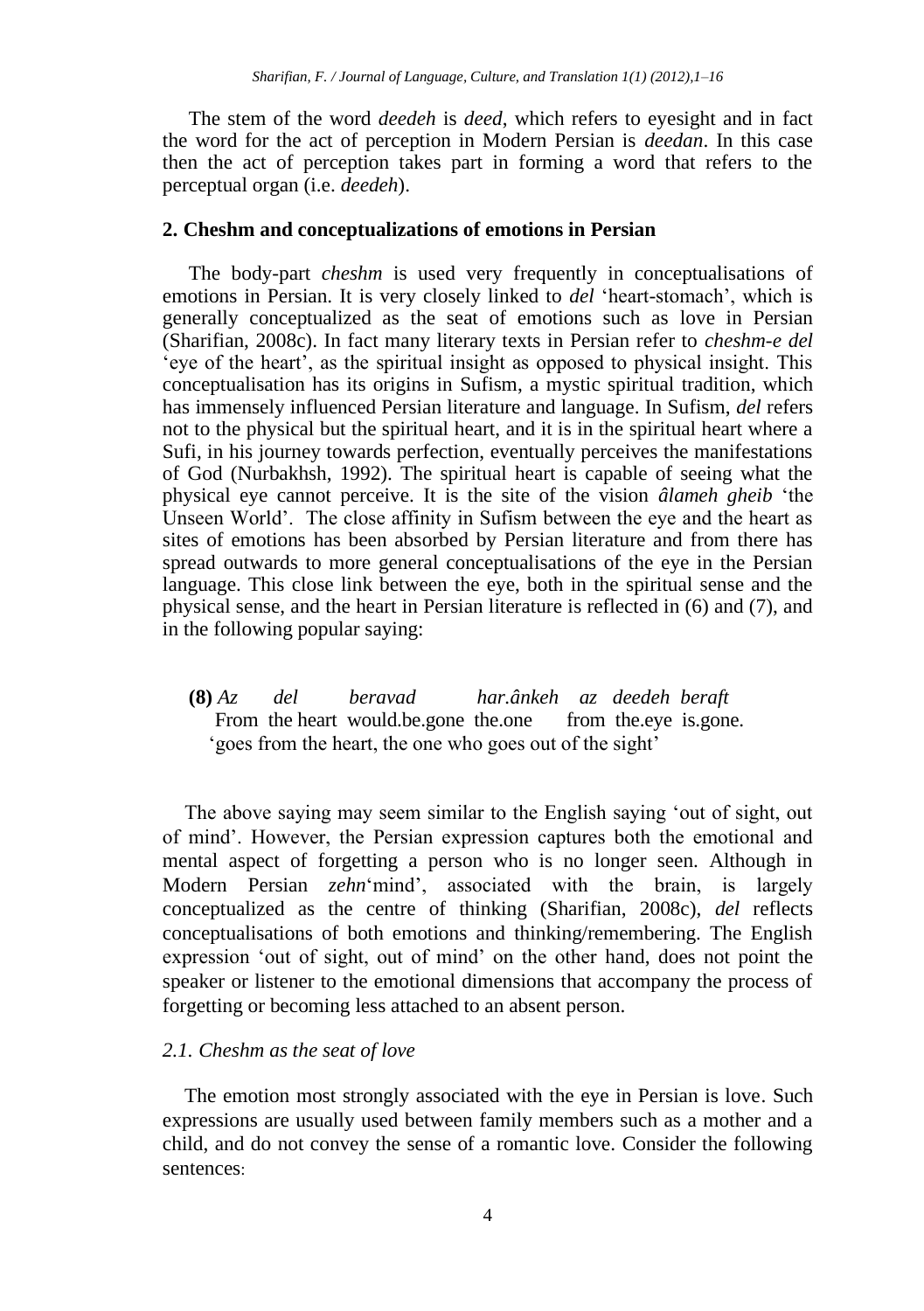- **(9)-(a)** *Nasrin cheshm-â-m-e* Nasrin eye-PL-my-is 'I love Nasrin dearly (lit. Nasrin is my eyes).'
	- **(b)** *Bâbak Noor-e cheshm-e mâmân-esh-e* Bâbak light-of eye-of mother-his-is 'Bâbak is the apple of his mother's eye (lit. Bâbak is the light of his mother's eye).'
	- **(c)** *dokhtar-am roo cheshm-â-m jâ dâreh* daughter-mine on eye-PL-mine place has 'I love my daughter dearly (lit. My daughter has place on my eye).'

In (a) love is conceptualised in terms of one's eye, in the sense that the loved person is equated with one's eye. In (b), the loved person is conceptualised as the light of one's eye, which is roughly equivalent to the conceptualisation of 'apple of the eye' in English. This second expression reflects the conceptualisations of eyes are light sources, which is dominant in Chinese (Yu, 2004). However, in Chinese, eye-light is conceptualized as being able to hit a target with the meanings of 'eye-sight, foresight, vision, and insight' (Yu, 2004: 666) whereas in Persian eye-light is associated with emotion. In (3) loving someone is conceptualized as 'having place on one's eye'. The following is another expression that associates eye with affection.

**(10)** *Siroosaz chesh-am oftâdeh* Siroos from eye-mine has.fallen 'I don't like Siroos anymore/I don't have any feelings for Siroos anymore (lit. Siroos has fallen from my eye).'

It can be seen that the loss of one's positive attitude toward and feeling about another person is here conceptualised as 'that person falling from one's eye'. This expression also reflects an image-schema whereby the eye is conceptualised as a place from/off which someone can fall. If this negative feeling towards someone is intensified it can be said that "one doesn't have eye to see that person", as in the following expression.

**(11)** *Cheshm na.daram bebin-am-esh* Eye not.havesee-me-him 'I hate him (lit. I don't have eye to see him).'

In Persian, the eye may also be used to conceptualize attraction, such as towards a car or a house, as in the following example: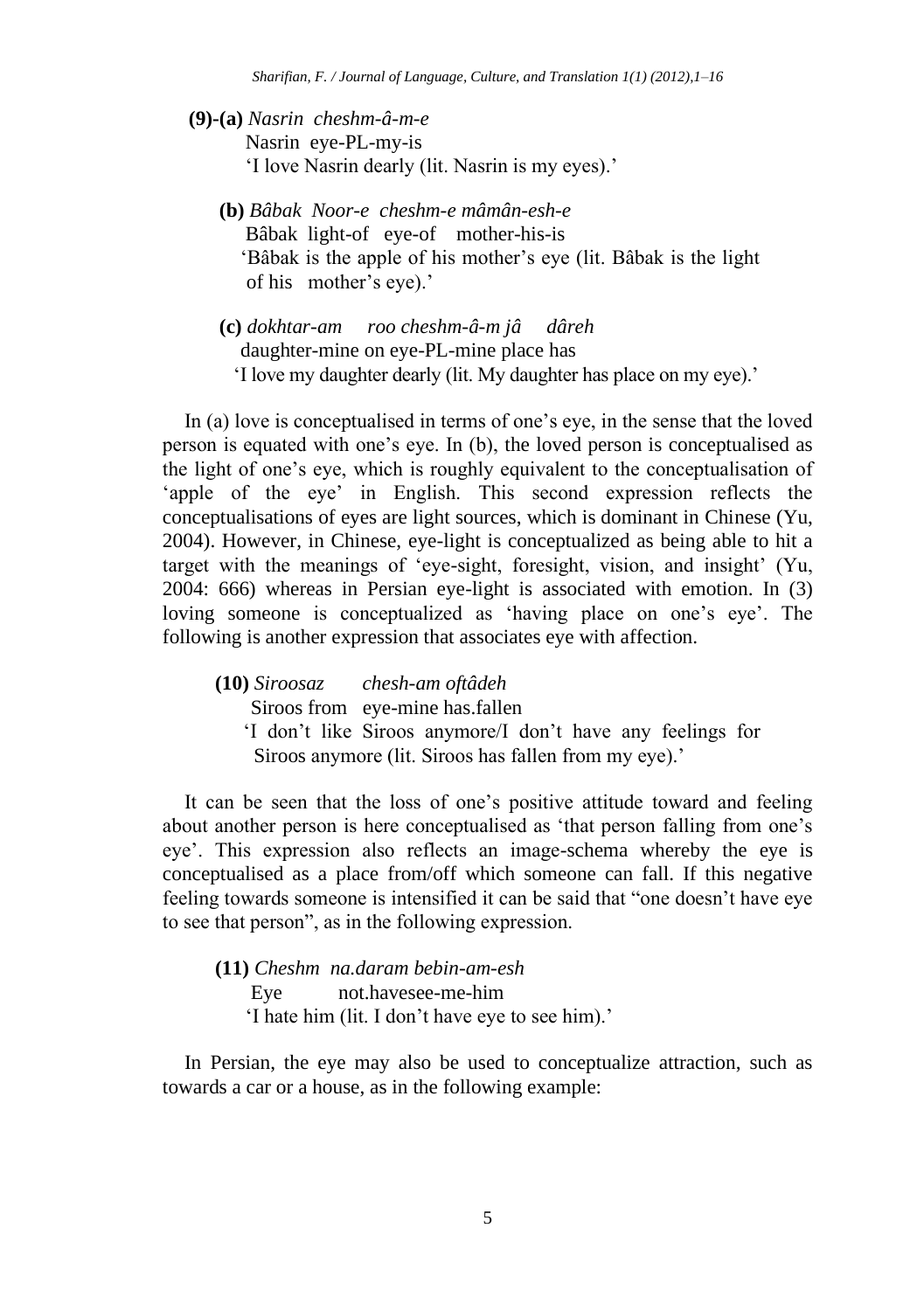- **(12)-(a)** *In mâchin cheshm-am ro<sup>4</sup> gereft-e, mikhâm bekharamesh* This car eye-mine DO-marker has.caught want.I to.buy.me 'I like this car (lit. This car has taken my eye). I'd like to buy it.
	- **(b)** *Cheshm-am in mâshin r gereft-e* eye-mine this car DO-marker has.caught 'I like this car (lit. My eye has taken this car).

It can be seen that attraction to a car is here conceptualised as 'the car catching one's eye' or 'the eye getting/holding the car', which are expressions similar to some found in English.

#### *2.2. Cheshm as the seat of envy*

Another feeling that is associated with the eye in Persian is envy. To begin with, a person who is envious of others' successes and progress is referred to as *cheshm o nazar tang* 'eye and vision narrow', which means having narrow eye/eyesight. This is not similar to the physical narrowing of the eyes which is associated with negative emotions (particularly hatred) in English. Other expressions in which the eye is conceptualised in relation to envy include:

- **(13)-(a)** nemitooneh pishrafteh mâro bebineh Can't.he/she progress our DO-Marker see 'He/she is envious of our progress (lit. He/she can't see our progress).'
	- **(b)** *Cheshm-e deedan-e man ro na.dâreh* Eye-of see- $EZ^5$ me DO-marker not.have 'He/she hates me (due to envy) (lit. He/she doesn't have eye of seeing me).'
	- **(c)** *Cheshm-esh koor mishe barâ mâ* Eye-his/her blind becomes for us 'He/she is envious of us (lit. Her eye becomes blind for us).'
	- **(d)** *Tokhm-e cheshm-esh barâ mâ dar.miâd*  Ball-of eye-his/her for us out.comes 'He/She is envious of us (lit. The ball of his/her eye come out for us).'

<sup>4-</sup> The morpheme *râ* (expressed as *ro* or *o* in spoken form) can be used in Persian as a definiteness marker, a specificity marker, and a topicalization marker. For more on this morpheme, see Shokouhi and Kipka (2003).

<sup>5-</sup> EZ is the grammatical abbreviation of *ezâfe*, which refers to morphemes that provide a link between various constituents within a noun phrase in Persian, and are frequently used to form possessive and attributive constructions, among others.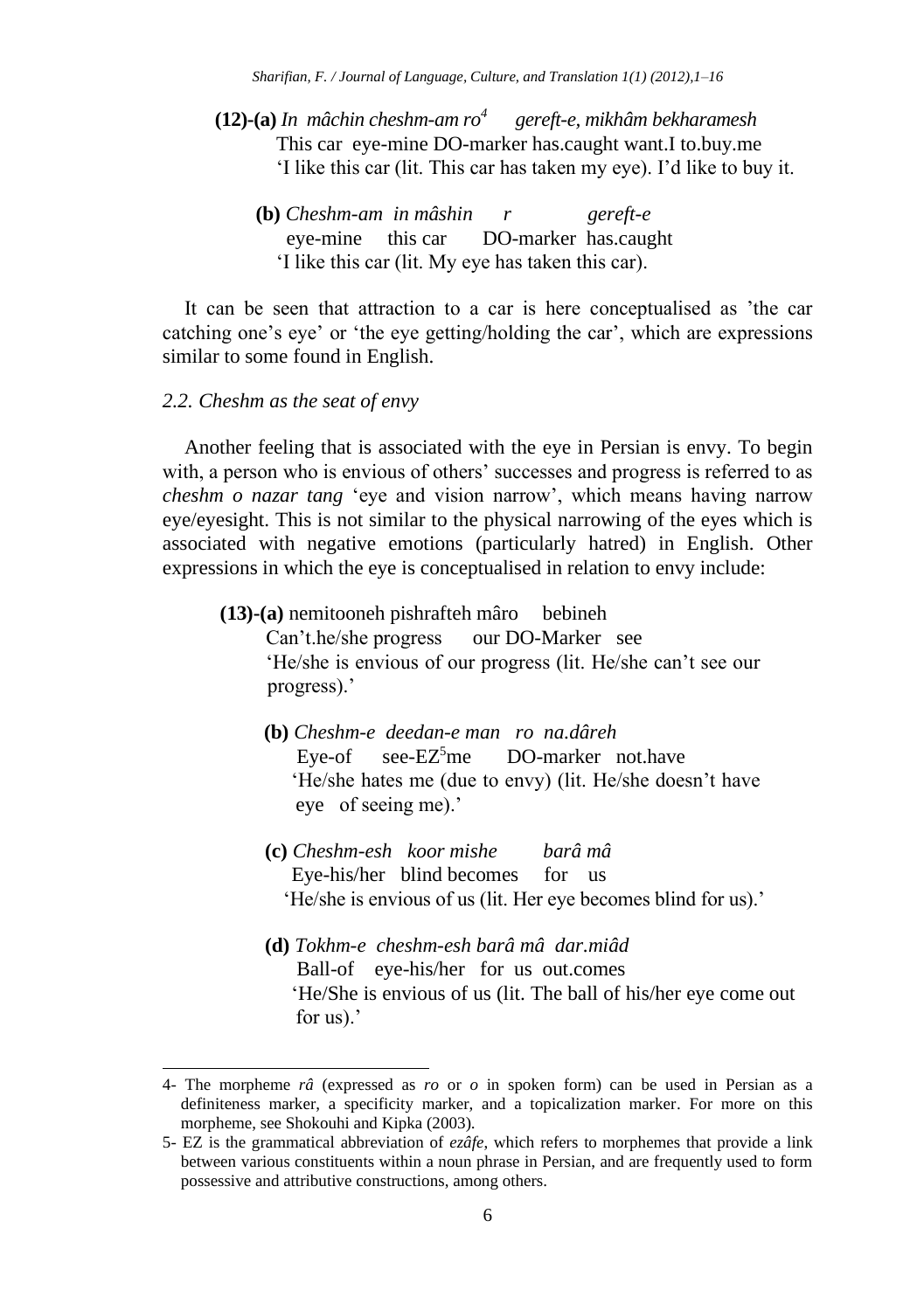In (13)-(a) envy is conceptualised as 'not being able to see someone', in the sense of not being able to tolerate seeing the object of envy. This is conceptualised as 'not having an eye to see someone' in (b), 'one's eye becoming blind' in (c), and 'one's eyeball coming out' in (d). The intensity of envy increases from (a) to (d), so intense envy is conceptualised as the desire for the envious person to be blinded, so as to be able to avoid seeing the object of envy forever. These expressions seem to be partly metonymically motivated. A prominent aspect in becoming envious of people or their possessions is *seeing* them, so envy is likely to lead to a desire not to see these people or their possessions that are the object of envy. Such conceptualisations of course may exist in totally different languages and cultures. For example, Swartz (1998) observes the association of the eye with envy in Mombasa Swahili and maintains that for these speakers, "envy begins in the eyes that see what is desirable, is experienced and influenced in the heart where the desire to have what the other has is produced and may find expression through the tongue thus spreading and increasing the envy" (Swartz, 1998: 30). Again, here the motivation for the association of the eye with envy seems to be rather metonymic as perception is considered a cause of envy.

The eye in Persian is also associated with a cultural schema that attributes certain destructive powers to the eyes. The expression *cheshm kardan* (eye do), or *chashm zadan* (eye hit) in Persian roughly means 'casting a charm or spell' on someone or something, either intentionally or sub-consciously. This is accomplished largely through envy and animosity, or it can even be a result of genuine admiration of a person's talent, possession, etc. The charm may invite, either intentionally or inadvertently, bad luck in terms of a sickness or a loss on the part of the envied person. A person with the power to cast this kind of charm is described as having a salty eye (*cheshm-e shur,* lit eye-salty). The casting of such a charm may be attributed to anyone suspected of envy. Traditionally people took, and still may take, certain measures to counteract such evil powers and intentions. Touching wood is associated with complimenting and often the giver of the compliment touches wood to protect the receiver. Burning certain leaves in the house of a person liable to attract envy is another custom. The association of the eye with jealousy (e.g., Ameka 2002; Swartz, 1998), evil powers, and the notion of the evil eye, is also found in other cultures. Nevertheless the exact nature of these conceptualisations and their linguistic expressions do differ from one language to another.

## **3. Conceptualizations of** *negah* **'look' in Persian**

A common usage of the word *negâh* 'look' in Persian is associated with expression of emotions of different kinds, such as anger and the active expression of affection. Here are some examples of this usage: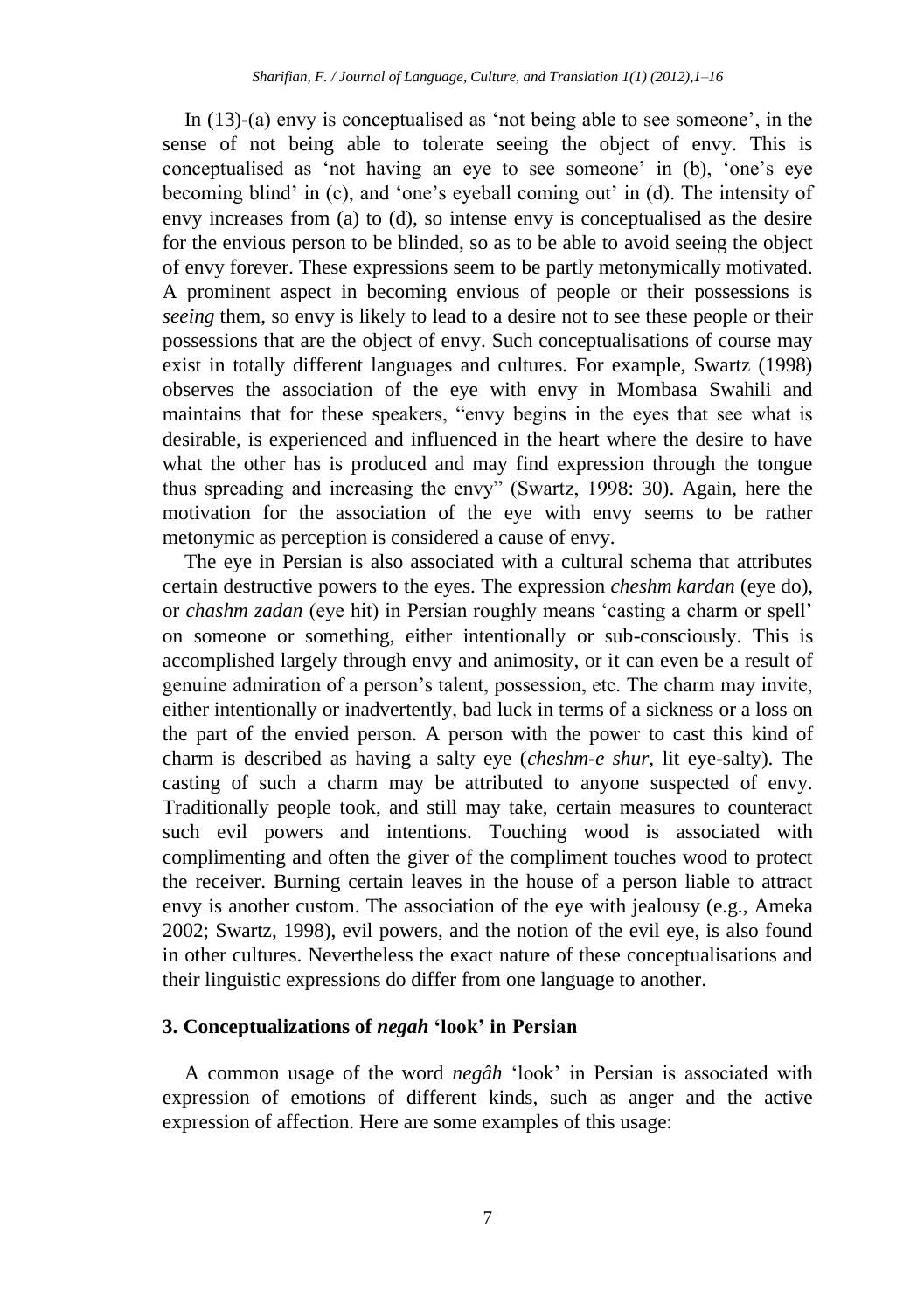**(14)-(a)** *Negâh-e tond-ibeh man kard*

 Look-EZ sharp-ART at me did 'He/she looked at me irascibly (lit. He/she had a sharp look at me.).'

- **(b)** *Negâh-e khashmgini beh man andâkht* Look-EZ angry at me threw 'He/she cast an angry look at me' (lit. He/she threw an angry look at me).
- **(c)** *Negâh-e por mehr-i be man kard* Look-EZ full affection-ART at me did 'She/he gave me an affectionate look' (lit. He/she gave an affectionate look at me).
- **(d)** *Negâh-esh asheghuneh bood* Look-his/her amorous was 'His/her look was amorous'.

The above examples clearly reveal that the expression of the eyes can be perceived as an expression of emotion. We should note here that while the word 'look' in English may be associated with the whole facial expression, *negâh* in Persian specifically focuses on a person's eyes and the ways in which they are used to express emotion.

*Negâh* may also be used to express other things, for example to give someone a feeling of intellectual inferiority, as in the following sentence:

**(15)** *Yek negâh-e âghel-âneh-yi be man kard*. One look-EZ wise-mannered-such at me did. 'He/she gave me a look that made me feel intellectually inferior (lit. He/she gave me such a wise-mannered look).'

This parallels English expressions like 'He looked at me like I was stupid.' or 'He gave me a contemptuous look.' The following section focuses on the expressions of *cheshm* in relation to character traits.

#### **4. Cheshm and character traits**

The body-part term *cheshm* is also associated with a number of character traits in Persian, exemplified in the following expressions:

| Table 1. Cheshm character traits |                        |                           |  |
|----------------------------------|------------------------|---------------------------|--|
| <b>Persian expression</b>        | <b>Literal meaning</b> | Near equivalence in       |  |
|                                  |                        | <b>English</b>            |  |
| $(16)-(a)$ Cheshmo gush basteh   | Ear and eye closed     | Naïve                     |  |
| $(16)-(b)$ Cheshm sefid          | Eye white              | Wilful, stubborn          |  |
| $(16)-(c)$ Cheshm pâk            | Eye clean              | A man who doesn't prey on |  |
|                                  |                        | women                     |  |
| $(16)-(d)$ Cheshm darideh        | Eye torn               | Rude (usually a girl)     |  |

#### **Table 1. Cheshm character traits**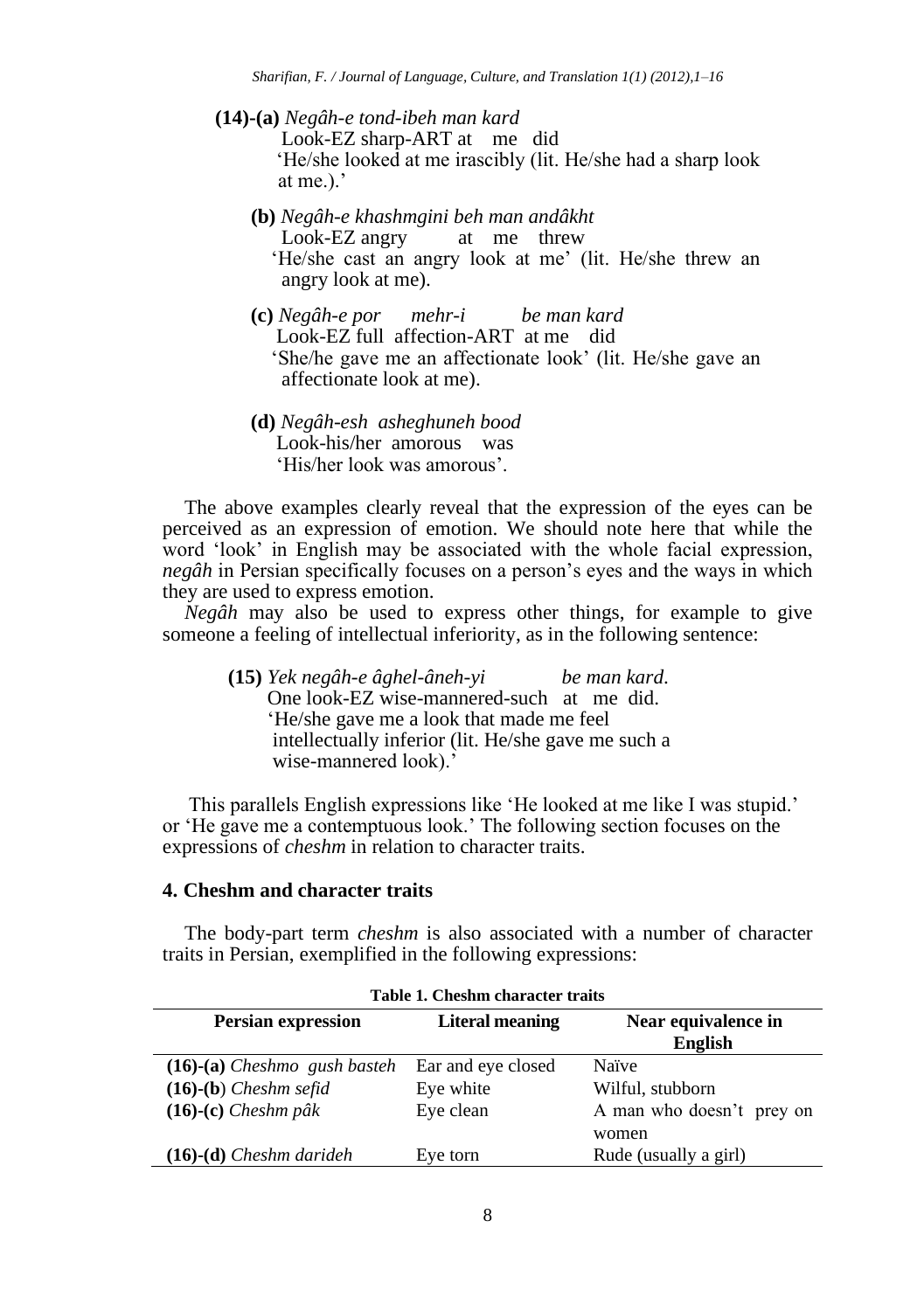In (16)-(a) above, having a closed eye and ear is associated with a lack of worldly experience. This conceptualisation appears to be metonymic, in that the maturity that comes with worldly experience is viewed as leading to open eyes and ears (*cheshm o gush-e bâz*'eye and ear open'), or attentiveness, literally active perception, towards what is happening around a person in daily life. In (16)-(c) the 'cleanness' of the eye is a *cultural conceptualization* (Sharifian, 2003, 2008b). In Iran males who prey on females are culturally condemned and conceptualised as having a 'dirty' eye (*cheshmna-pâk*'eye notclean'). Thus refraining from this behaviour is conceptualised as having a 'clean' eye. The case of (16)-(d) is also another cultural conceptualization. A girl who shows culturally inappropriate behaviour, like 'talking back' to parents or elders, is often called *cheshm darideh* 'eye torn'.

*Cheshm* is also associated with greed, conceptualised as 'having an eye, or greedy eye, on something that others have', as in the following example:

**(17)** *Shohar-esh be mâl-e pedar-esh cheshm dâreh*  Husband-her to wealth-of father-her eye has 'Her husband is after her father's wealth (lit. Her husband has an eye to her father's wealth.)'

The same sentences could also be used with *cheshm-e tama'* 'eye of greed', rather than *cheshm dâsht*, which means the same thing. The basis for this conceptualisation seems to be the thought that 'one who looks at something, wants it', as discussed above.

Greed may also be conceptualised in terms of a hungry eye, with a greedy person called *gorosneh cheshm* 'hungry eye', or *cheshm gorosneh* 'eye hungry'. A greedy person may be conceptualised as someone whose stomach is full but whose eye remains hungry as in the following:

**(18)** *Shekam-esh sir shodeh, cheshm-eshna* Stomach-his/her full has.become eye-his/her not 'He/She is still greedy' (lit. His/her stomach has become full, but not his/her eye).

#### **5. Other eye-related expressions**

Some other meanings in Persian that turn on the use of the eye include the following:

| <b>Persian expression</b>     | <b>Literal meaning</b> | <b>Near equivalence in English</b> |
|-------------------------------|------------------------|------------------------------------|
| $(19)-(a)$ Cheshm pooshidan   | Eye covering           | Forgive                            |
| $(19)-(b)$ Cheshm behrâh      | Eye to road            | Anticipate, esp. someone's arrival |
| $(19)-(c)$ Beh cheshm âmadan  | To eye come            | Appear as sizable/be conspicuous   |
| $(19)-(d)$ Sarâpâ cheshm      | Head.to.foot eye       | All eyes                           |
| $(19)-(e)$ Cheshm-tars shodan | Eye-fear become        | Becoming cautious as a result of   |
|                               |                        | negative experience                |

**Table 2. Eye-related expressions**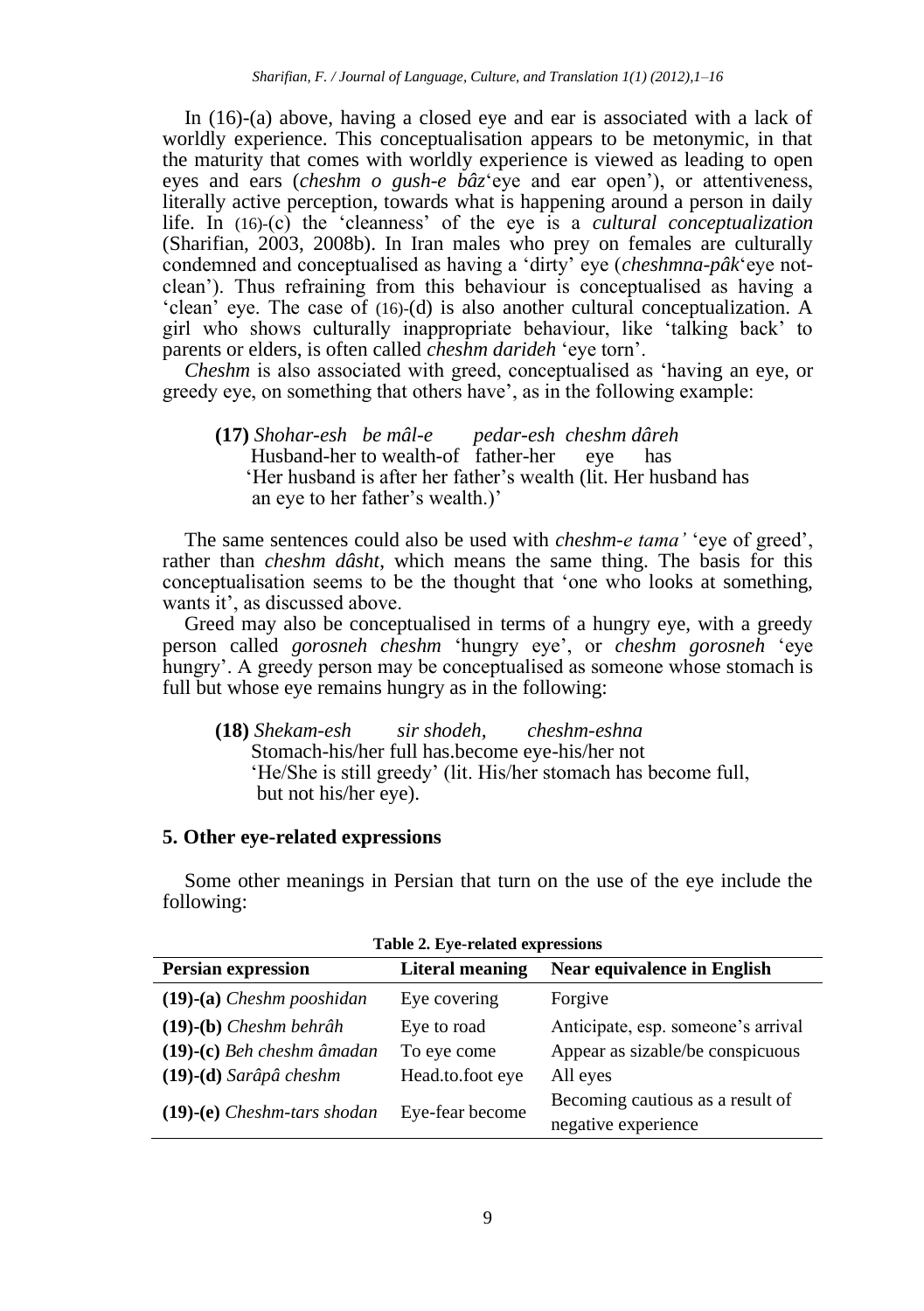In (19)-(a) above the act of forgiving someone is conceptualised as covering one's eyes, and thus overlooking the fault or injury. In (19)-(b) anticipation, such as waiting anxiously for someone to arrive, is conceptualised as having an 'eye to the road', which can also be expressed as *cheshm beh dar dookhtan*  'sewing one's eye to the door'. In all the above expressions, there is a metonymic element. In other words, the eye is involved at a literal level in the action described. For example, when waiting for someone, we often look towards the door or at the road in order to catch the first glimpse of their arrival. Similarly, in (19)-(d) fully attending to something usually involves a hyperawareness of one's own eyes, which is conceptualised as being eye from head to foot. The English equivalent of the Persian expression (i.e. 'being all eyes') reflects a similar conceptualisation, although it does not specifically mention the head to foot extent of the coverage. The case of (19)-(e) is a frequently used expression that refers to becoming cautious or over-sensitive as a result of a direct (although not necessarily personal) negative experience, as in the following example:

**(20)** *Man az.vaghti tasâdof-e barâdar-am rodidam cheshm.tars shodam* since accident-of brother-my DO-marker eye.fearhave.become 'I've learned a lesson and have become cautious since I saw my brother's accident (lit. I have become eye-feared since I saw my brother's accident).'

Here fear has been provoked by witnessing an event and thus the compound *cheshm-tars* foregrounds the conceptualisation, perhaps as a shorthand term for FEARING AS A RESULT OF SEEING.

Persian includes expressions that reflect conceptualisations of *cheshm* as relating to something that one greatly trusts or something that is very highly valued. The following are examples of such usage:

- **(21)-(a)** *mesleh chesh.â.m behesh etemâd dâr-am.* like eye.PL.my to.him/her trust have-I 'I trust him very much' (lit. I trust him/her like my eyes).
	- **(b)** *mesleh chesh.â.m az.ash morâghebat mikonam* like eye.PL.my from. him/her/it look. after do 'I look after him/her/it very well (lit. I look after him/her like my eyes).'

In (a) above, the speaker likens trust in another person to the degree of trust that he/she has to his/her own eyes. This expression indicates the utmost degree of trust possible. In (b), the speaker promises to look after something/someone as well as he/she would look after her/his own eyes, which suggests a very high degree of commitment.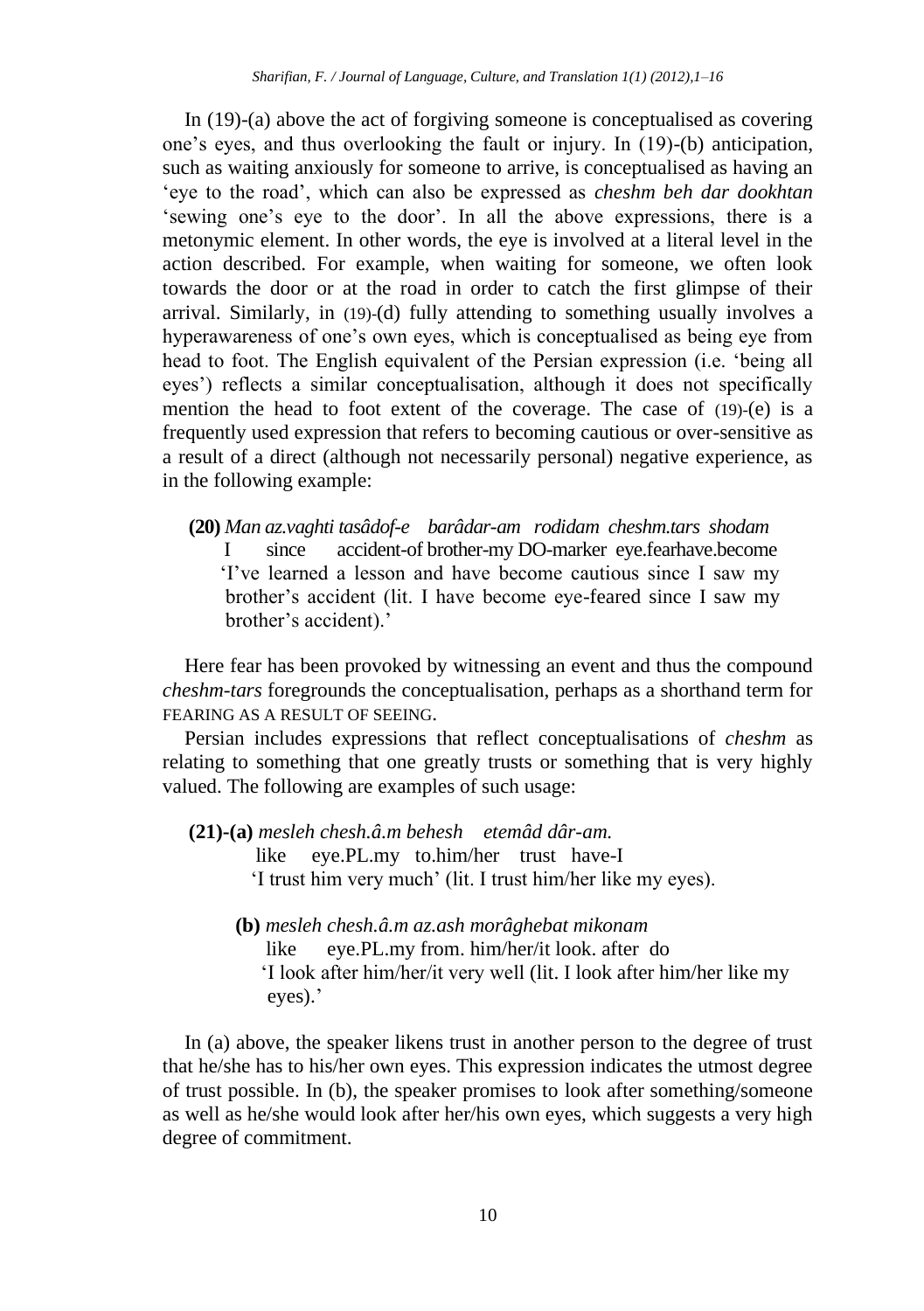There are also expressions associating *cheshm* with politeness. For example, *chashm!,* a formal pronunciation of *cheshm,* is a polite way of acceding to a request. This usually takes the following form of exchange:

**(22)** *misheh khâheshan in nâmeh robarâ.m post koni?* Is.it.possible please this letter DO.marker for.me mail do? 'Could you please mail this letter for me?'

 *Chashm, hatman* Yes (lit. eye) certainly 'Yes, certainly.'

A more intense degree and even more polite form of expression of willingness in response to a request is expressed as *beh.rooy-e cheshm* 'upon [my]eye'. Another example of the use of eye in relation to politeness can be found in the following invitation.

**(23)** *Ghadam-e-toon beh.rooy-e cheshm* Step-of-your upon-of eye 'You are very welcome' (lit. your step be on my eye).

This expression, which literally means 'May your step be upon my eye!' is usually a welcome given to visitors to the speaker's house, or it may even be used as a farewell. Another politeness formula that employs the eyes is the following utterance, which is a very frequent compliment response:

**(24)** *Chesh-mâ-toonghashangmibineh!* Eye-PL-your beautiful see 'Your eyes see beautifully'

This formulaic expression is used to respond to praise such as wearing a nice dress, or having a nice haircut or having a beautiful handwriting, etc. (Sharifian, 2008a). The complete interchange usually takes the following form:

**(25)** *cheh moblemâneh ghashangi dâr-i-n!* What furniture beautiful have-you-PL 'What beautiful furniture you have!

 *Chesh-mâ-toonghashangmibine.* Eye-PL-your beautiful see 'Your eyes see beautifully'

In these cases, by identifying the other person's eye as seeing everything beautifully, the compliment recipient uses this formulaic utterance to deflect the compliment reassigning it to the giver of the compliment. This usage is part of politeness ritual and reflects the Persian cultural schema of *shekasteh-nafsi*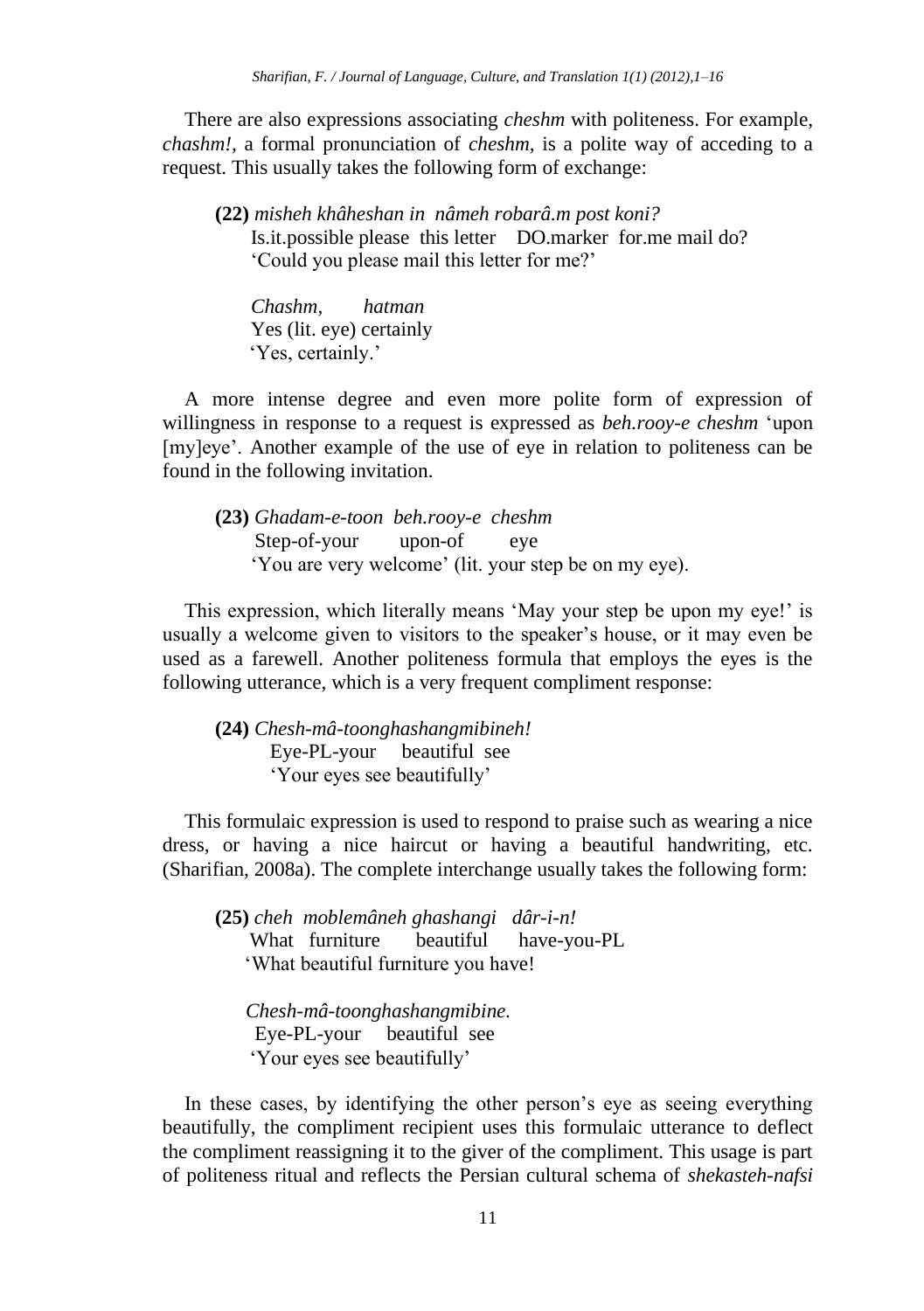'modesty', which encourages recipients of compliments to reject them, play them down, and reassign them to the complimenter or others, including a family member (Sharifian, 2005, 2008a).

#### *5.1. Thinking as seeing*

The body-part term *cheshm* does not appear to be associated with *zehn*  'mind' and thinking in Persian, and the most common perception related words, *deedan* and *negâh kardan*, are not associated with thinking. However, Persian does have the word *nazar* 'eyesight' which is also used to refer to a person's opinion. It should be noted this word is now so strongly associated with 'opinion' that it is losing its reference to eyesight. Currently the most common Persian word for eyesight is *negâh*, a word which is not, in its everyday usage, commonly associated with thinking. There are also some rather formal Persian words that reflect the conceptualisation of SEEING AS THINKING. The following are examples of such words:

| Table 5. Secting as unificing |                 |                                          |  |
|-------------------------------|-----------------|------------------------------------------|--|
| Persian expression            | Literal meaning | Near equivalence in<br>English           |  |
| a) deed                       | Eyesight        | A state of mind,<br>perspective, opinion |  |
| b) binesh                     | Seeing          | Vision, insight                          |  |
| $c)$ basirat                  | Vision          | Clear vision, insight                    |  |
| d) jâhanbini                  | Worldview       | Worldview                                |  |
| e) negaresh                   | Seeing          | A state of mind,<br>perspective          |  |

**Table 3. Seeing as thinking**

The word *deed*, which means eyesight, is sometimes used when people refer to the quality and strength of their eyesight, for example stating that someone has *deed-e ghavi* 'strong eyesight'. In formal contexts, however, this word may also be used to refer to a state of mind. A person may, for example ask, *deed-e to beh in mas'alehchieh?* meaning, 'What do you think of this issue?'.

The word *binesh* is also mainly used in formal contexts such as academic texts. It has largely lost its literal sense of referring to the act of perception, although the stem of this word, *binâie*, is still used as a formal term to refer to the faculty of eyesight. A derivative of this word, namely *bebin* 'look' is also used in Persian, to grab a person's attention, as in the sense of , 'Look!' in English. It may also be used to invite someone to take a look at something, as in the following sentence:

**(26)** *In naghâshi-ejadeed-am o bebeen*

 This painting-EZ new-mine DO-marker see 'Have a look at my new painting'.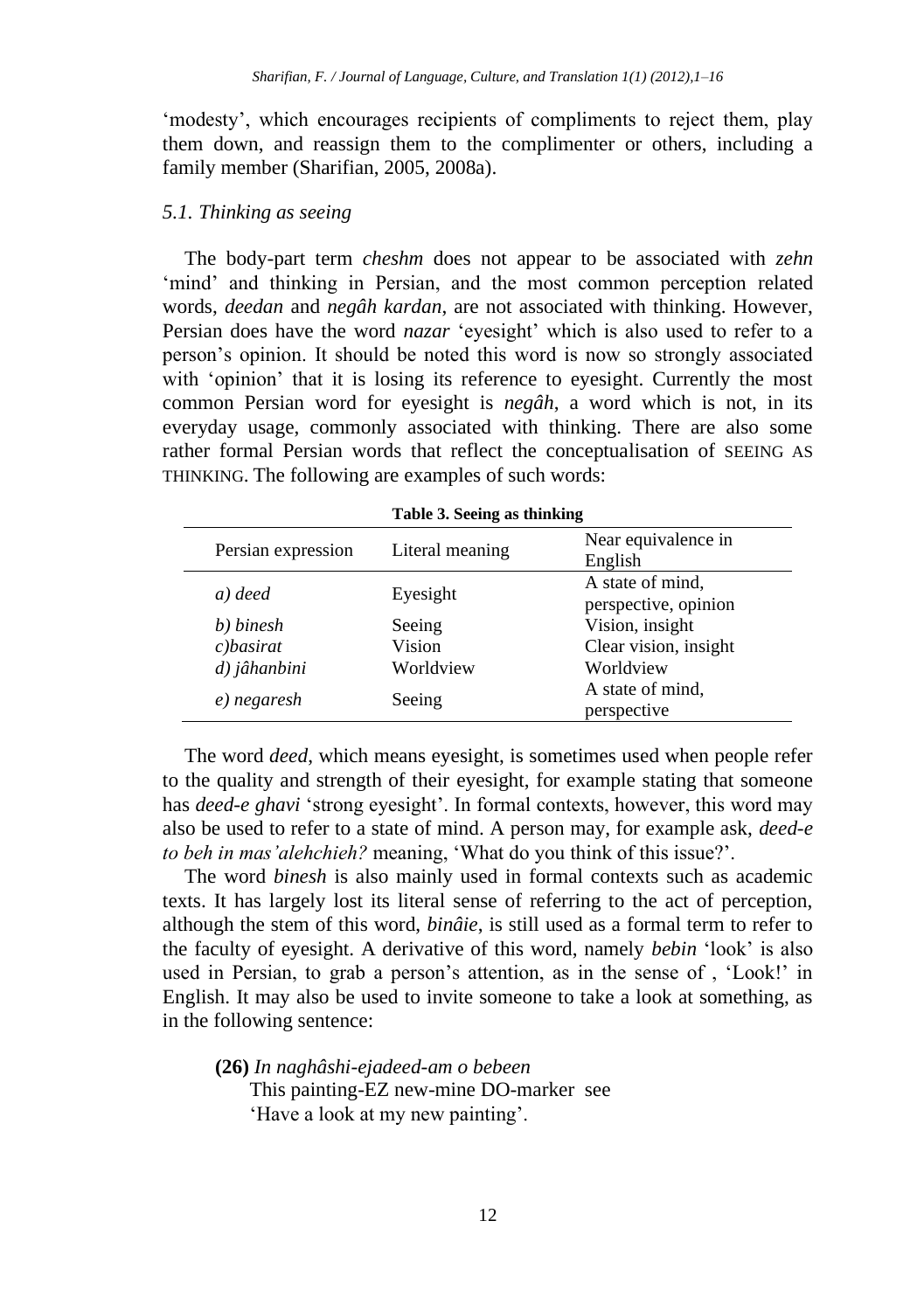The Persian expression *mikhâm bebin-am* (lit. want.I see), which may be used to mean 'I want to know' or 'I want to find out', also reflects conceptualisation of knowing is seeing. This conceptualisation is however limited to this one expression.

The word *basirat* is a borrowing from Arabic and, although it is now used in formal, non-religious contexts too, it originally referred to three categories of religious insight according to the Sufi tradition<sup>6</sup>. The word *jahânbeeni* 'worldview' appears to be a calque, or loan translation, from English. *Negaresh* presents a noteworthy case in Persian. Although originally the word refers to the act of perception, currently speakers only use it to refer to a state of mind or the way one thinks about an idea, proposition etc, and in rather formal contexts. Its verb *negaridan* 'seeing' is a highly formal word which is hardly ever used in Modern Persian. A historical search, however, traces the etymology of this word back to Pahlavi, the ancient language of the Iranians. The following conjugations of this word are found in *A Concise Pahlavi Dictionary*  (MacKenzie, 1971):

*Nigeridan: negaridan* 'to see', *tavajoh kardan* 'to pay attention', *morâghebat kardan* 'to look after', *âzmâyesh kardan* 'to examine, to try', *fekrkardan* 'to think'

*Nigeridâr: negâh konandeh* 'viewer', motovajeh 'attentive', *daghigh* 'precise', *fakur* 'thinker', *morâgheb* 'careful/attentive/watchful'

These dictionary entries suggest that in Pahlavi, perception was a basis for the conceptualisations of attention, care, and thinking. The principal remnant of the verb *nigeridan* and its conjugations in Modern Persian is *negaresh*, which was mentioned above, can only be used to refer to a state of mind. Persian traditional literature also employs some derivations of this word, for example, *negar kard.am* (lit. saw did.I) meaning 'I saw'. However, this expression is confined to the literary genres in Persian. Thus it seems that expressions that reflected conceptualisations of thinking as perception have become limited to formal usage in Modern Persian. In falling out of the languageeveryday use, they have almost all lost their former associations with perception entirely. As mentioned earlier, in contemporary Persian, the body-part 'eye' and the act of perception are far more frequently and strongly associated with feelings, personality traits, attention and knowing, etc, than with thinking. This is also reflected in the following expression, which is used to refer to someone who takes things at face value or who believes things by simply seeing them:

**(27)** *aghl.esh beh cheshmâsh-e*  ability to reason.his/her to eyes.his/her (roughly: he believes what he sees)

<sup>6-</sup> http://www.geocities.com/druidarab/cosmos7.html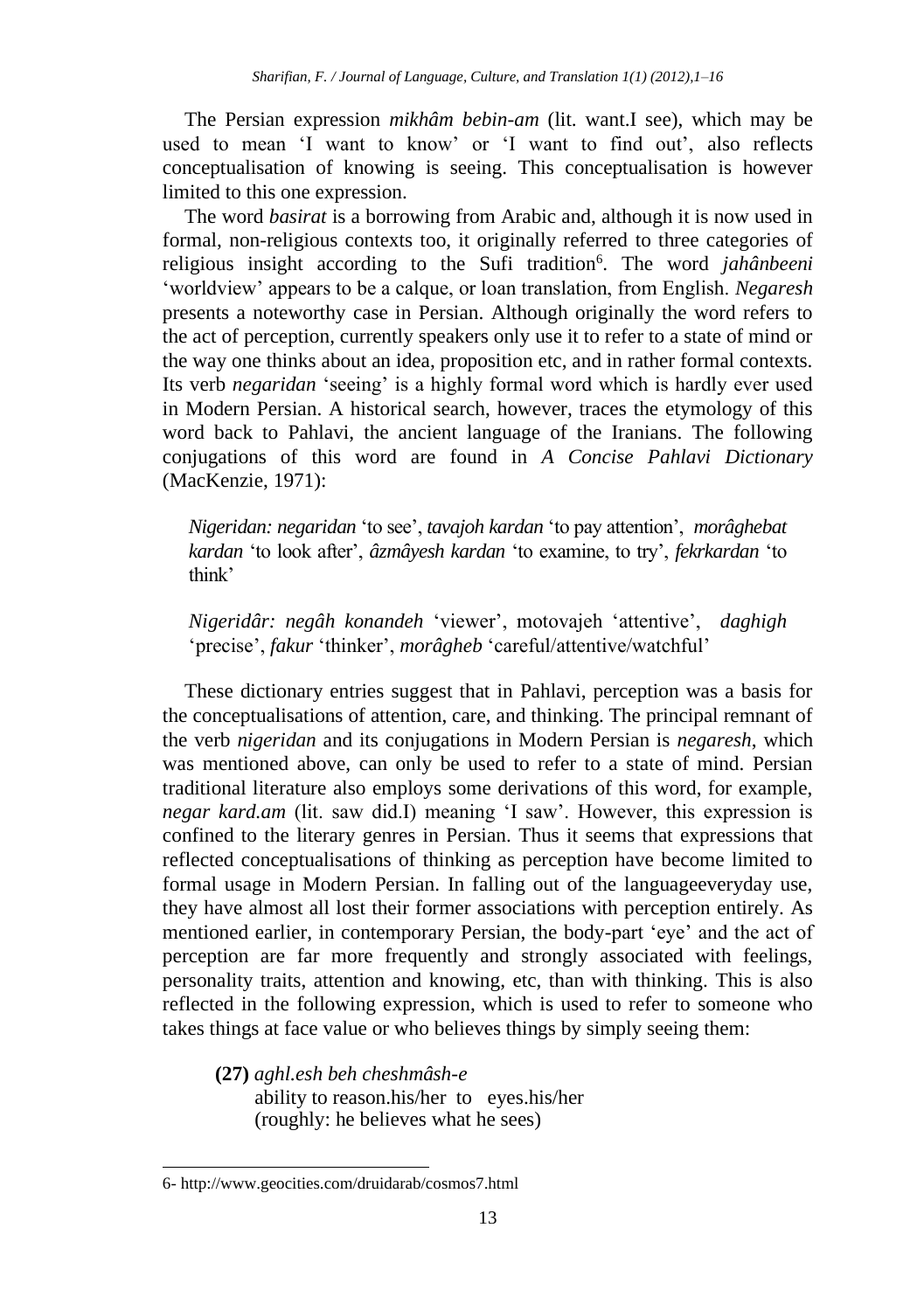In other words a gullible person is described as having their thinking ability in their eye. This conceptualisation then views a sound ability to reason as something that transcends perception.

## *5.2. Intuition as perception*

The act of perception is also often conceptualised in relation to immediate intuition in Persian. For example, Persian speakers can maintain that they have grasped the true nature of someone after a brief look at them. In this sense, perception is associated with intuition and inspiration. The following examples reveal this usage.

- **(28)** *Beh yek negâh fahmid-amâdam-e ghâbel-e etemâdinist* With one look realized-I person-EZ worthy-of trust is.not 'With one look, I realized he is not trustworthy'.
- **(29)** *Bâ hamoon negâh-e aval ehsâs kard-am ensân-e mohtaram-ieh* With that look-EZ first feel did-I person-EZ respectable-is 'At first glance I did feel he/she is a respectable person'

As the speaker gains an intuitive insight into the true character of a person through a brief/first look, these expressions reflect conceptualisation of INTUITION AS PERCEPTION.

## **6. Concluding remarks**

In general the observations made in this paper about the body-term *cheshm* 'eye' and its related concepts and processes, such as visual perception, reveal that a number of conceptualisations of *cheshm* are different from those associated with the same body part in languages such as Chinese and English. The findings support the premise that speakers of different languages anchor to various parts of their body differing conceptualisations of their experiences and faculties. These conceptualisations often have their roots in certain belief traditions. Collectively the observations made in such studies point to the role of language as a "memory bank" and "archive", for cultural conceptualisations (Sharifian, 2009). As such, languages provide a rich resource for the study of the varying conceptualisations of aspects of human experience such as emotions, thoughts, character traits, etc.

The analyses presented in this paper also make it clear that in some contexts a literal translation of the word *cheshm*, for example into the English word 'eye', may lead to a conceptual shift, since for example the English word 'eye' is associated with understanding but *cheshm* is not.

Overall, in the light of the observations made in this paper, I argue that where relevant, the process of translation should involve a step of culturalconceptual analysis to identify cases where translating one word or expression from the source language to the target language may involve a conceptual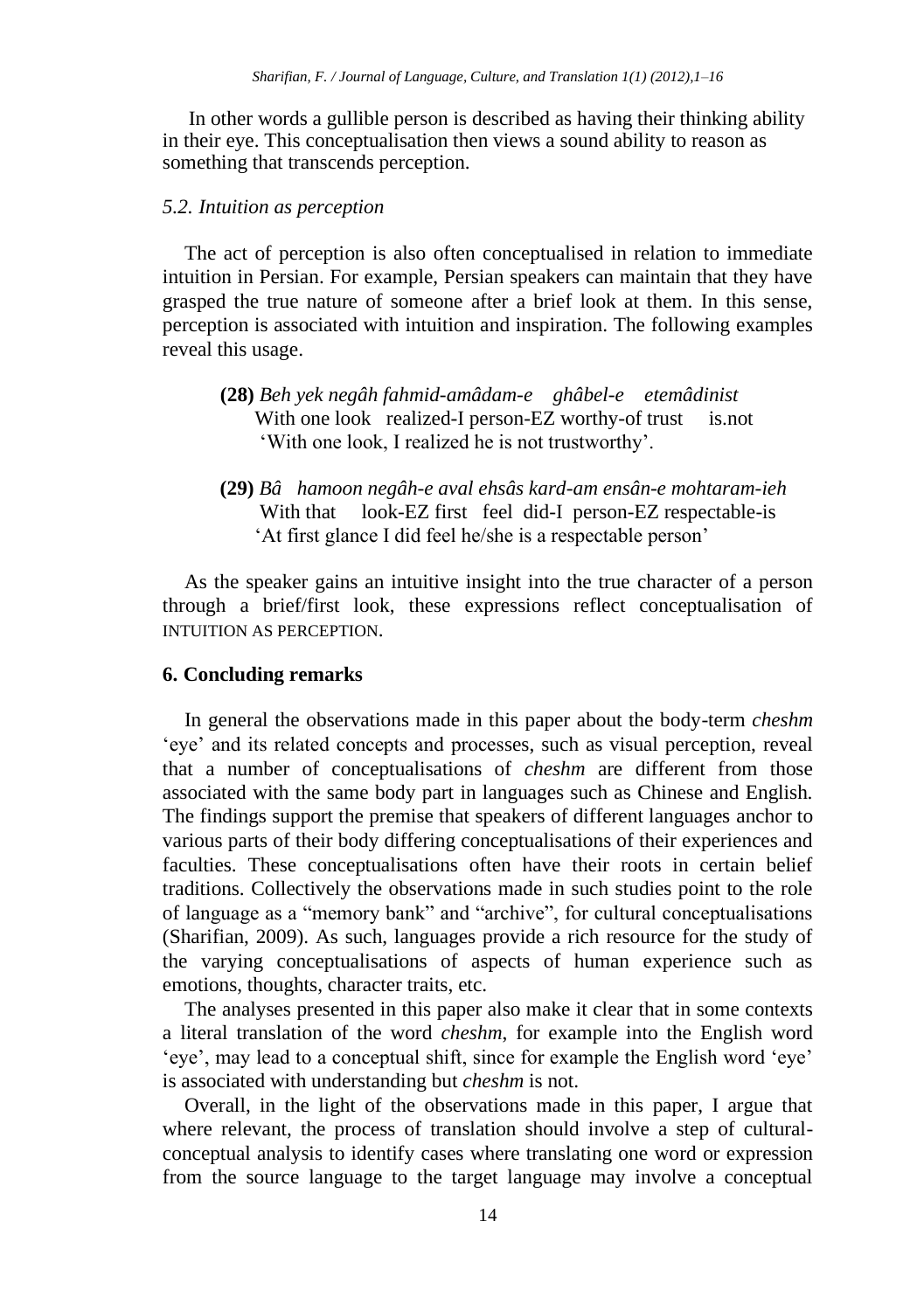change. Differing conceptualisations of body-part terms is a phenomenon which may carry significant risks and challenges in certain contexts, such as that of translating religious books.

## **7. References**

- Ameka, F. K. (2002). Cultural scripting of body parts for emotions: On 'jealousy' and related emotions in Ewe. *Pragmatics and Cognition*, *10*(1-2), 27–55.
- Gibbs, R. W. (1999). Taking metaphor out of our heads and putting it into the cultural world. In R.W. Gibbs & G. J. Steen (Eds.), *Metaphor in cognitive linguistics* (pp. 145–166). Amsterdam: John Benjamins.
- Kövecses, Z. (1999). Metaphor: Does it constitute or reflect cultural models? In R.W. Gibbs & G. J. Steen (Eds.), *Metaphor in cognitive linguistics* (pp. 167–188). Amsterdam: John Benjamins.
- Kövecses, Z. (2000). *Metaphor and emotion: Language, culture and body in human feeling*. Cambridge: Cambridge University Press.
- Lakoff, G. & Johnson. M. (1980). *Metaphors we live by.* Chicago: University of Chicago Press.
- Maalej, Z. (2004). Figurative language in anger expressions in Tunisian Arabic: An extended view of embodiment. *Metaphor and Symbol, 19*(1), 51–75.
- MacKenzie D. N. (1971). *A Concise Pahlavi Dictionary.* London: Oxford University Press.
- Nurbakhsh, J. (1992). *The psychology of Sufism (Del va nafs)*. London/New York: Khaniqahi-Nimatullahi Publications.
- Sharifian, F. (2003). On cultural conceptualisations. *Journal of Cognition and Culture, (3)*3, 187–207*.*
- Sharifian, F. (2005) The Persian cultural schema of *shekasteh-nafsi*: A study of complement responses in Persian and Anglo-Australian speakers*. Pragmatics and Cognition, 13*(2), 337–361.
- Sharifian, F. (2008a). Cultural schemas in L1 and L2 compliment responses: A study of Persian-speaking learners of English. *Journal of Politeness Research. 4*(1), 55–80.
- Sharifian, F. (2008b). Distributed, emergent cognition, conceptualisation, and language. In R. M. Frank, R. Dirven, T. Ziemke &E. Bernárdez (Eds.) *Body, language, and mind (Vol. 2): Sociocultural situatedness* (pp. 109–136). Berlin/New York: Mouton de Gruyter.
- Sharifian, F. (2008c) Conceptualizations of *del* 'heart-stomach' in Persian. In F. Sharifian, R. Dirven, N. Yu, & S. Niemeier, S. (Eds.), *Body, Culture, and Language: Conceptualisations of heart and other internal body organs across languages and cultures* (pp. 247-265). Berlin/New York: Mouton de Gruyter.